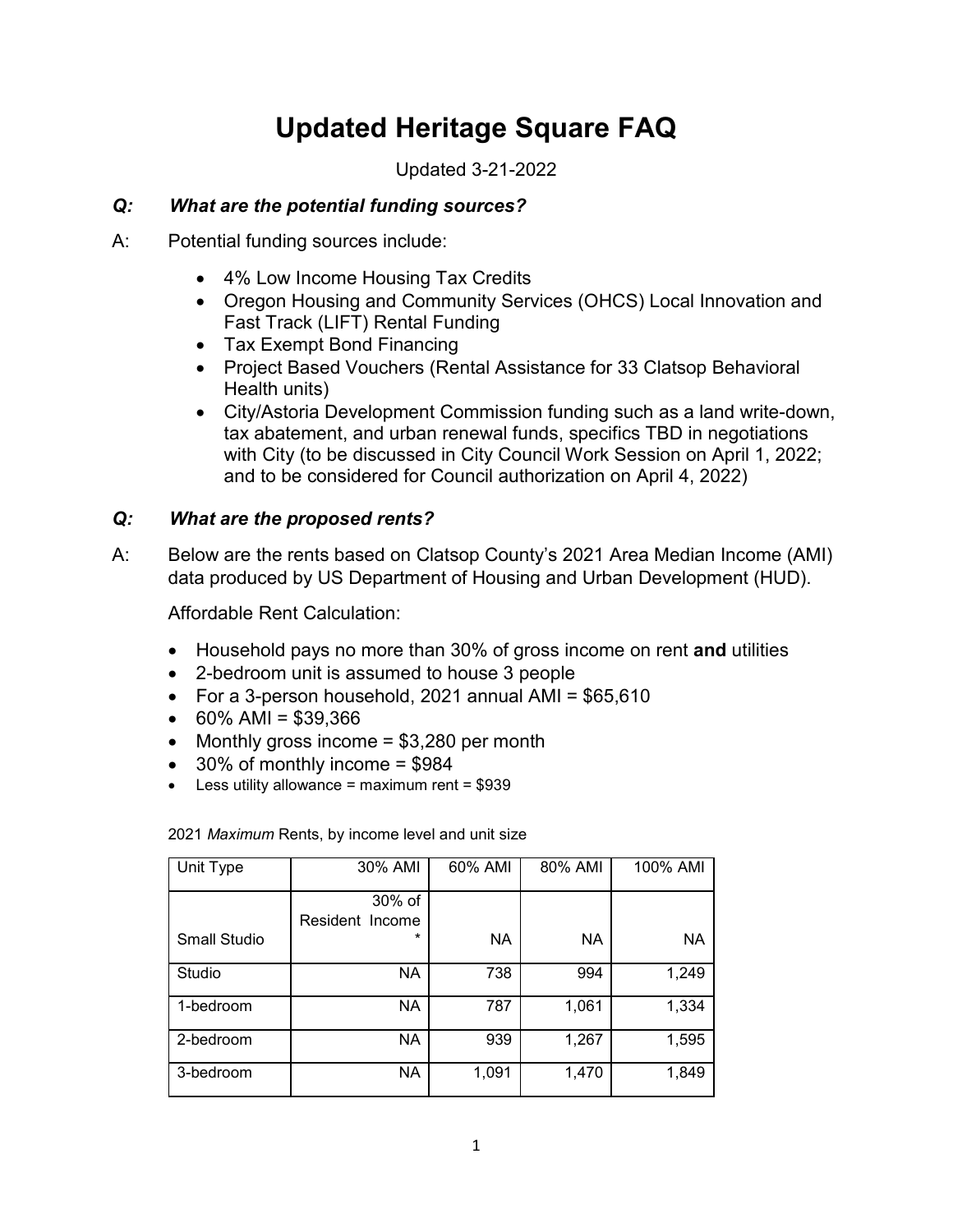2022 Rent\*\*

| Unit Type    | 30% AMI                   | 60% AMI   | 80% AMI   | 100% AMI  |
|--------------|---------------------------|-----------|-----------|-----------|
|              | 30% of<br>Resident Income |           |           |           |
| Small Studio | *                         | <b>NA</b> | <b>NA</b> | <b>NA</b> |
| Studio       | <b>NA</b>                 | 779       | 1,049     | 1,317     |
| 1-bedroom    | <b>NA</b>                 | 830       | 1,119     | 1,407     |
| 2-bedroom    | <b>NA</b>                 | 991       | 1,337     | 1,683     |
| 3-bedroom    | <b>NA</b>                 | 1,151     | 1,551     | 1,951     |

\*Assumes Project Based Vouchers

\*\* Assumes 5.5% Increase

#### *Q: Was underground parking considered?*

A: Yes, underground parking was considered and priced for the project. Given the cost premium associated with underground parking, especially given the high water table for this part of Downtown Astoria, the project team has moved forward with surface parking.

### *Q: Have the developers modified their plans to take community concerns into account?*

A: Yes. It was always the intent that the developer's initial response to the RFEI would be a preliminary plan and program, subject to refinement based on community feedback as well as input from City officials. One major change that has already been made is to limit the entire project to the eastern half of the block, including the Clatsop Behavioral Health component. The original concept was to house CBH in a separate building on the smaller lot in the SW corner of the block, currently occupied by parking. By moving the CBH component into the eastern half of the block, the existing parking in the SW corner can be retained, and is potentially available to continue to serve existing users (e.g., members of the Legion as well as those visiting the Senior Center), along with residents of the new development.

Another change that the developer is now considering is to introduce a plaza immediately west of the Garden of Surging Waves. The plaza could serve the Sunday Market and other uses; it might also be available as supplemental parking when it is not being used for community purposes.

The developer and architect continue to refine the design in response to community feedback.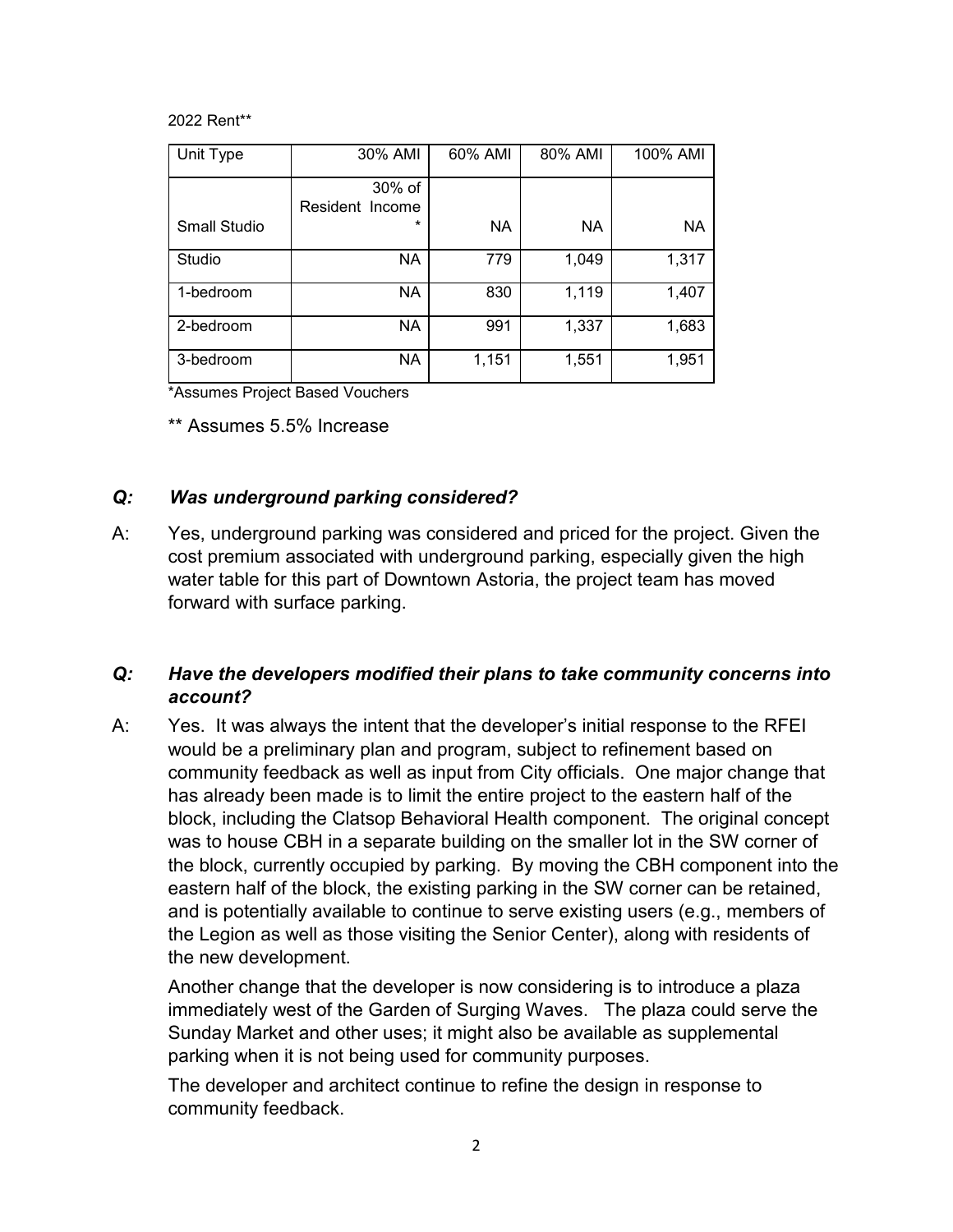### *Q: Will the proposed building be compatible with our historic downtown buildings?*

A: The developer and project architect are both committed to designing a building that complements and is compatible with the remarkable nearby historic architecture (including the Liberty Theater, Elliott Hotel, and City Hall, amongst others). The architect is consulting with City Historian John Goodenberger on the design of the proposed building. Moreover, the project will be subject to review by Astoria's Historic Landmarks Commission. Their primary purpose in reviewing new buildings is to assure compatibility with the historic context. Their review will take place in a public hearing, where interested community members will be invited to provide input.

# *Q: When should we expect a building design to be available for the public to review?*

A: The best time for the public to review the building design will be at the Historic Landmarks Commission. The developer anticipates submitting the design review application to the HLC in August, with hearings taking place in September or October.

# *Q: How will this affect the Sunday market?*

A: As noted, the developer is now investigating a new design concept that would incorporate a plaza on a portion of the site, immediately adjoining the Garden of Surging Waves. This plaza is intended to accommodate the Sunday Market and potentially other users for community events.

# *Q: Will CBH enact a Good Neighbor Agreement as part of this proposal?*

A: CBH welcomes the opportunity to draft a Good Neighbor Agreement to City and community feedback.

# *Q: Is the CBH facility a homeless shelter?*

- A: No.
- *Q: Will the CBH facility be providing meals or other services to homeless people walking in off the street? In other words, will this facility be drawing the homeless population towards Heritage Square?*
- A: No.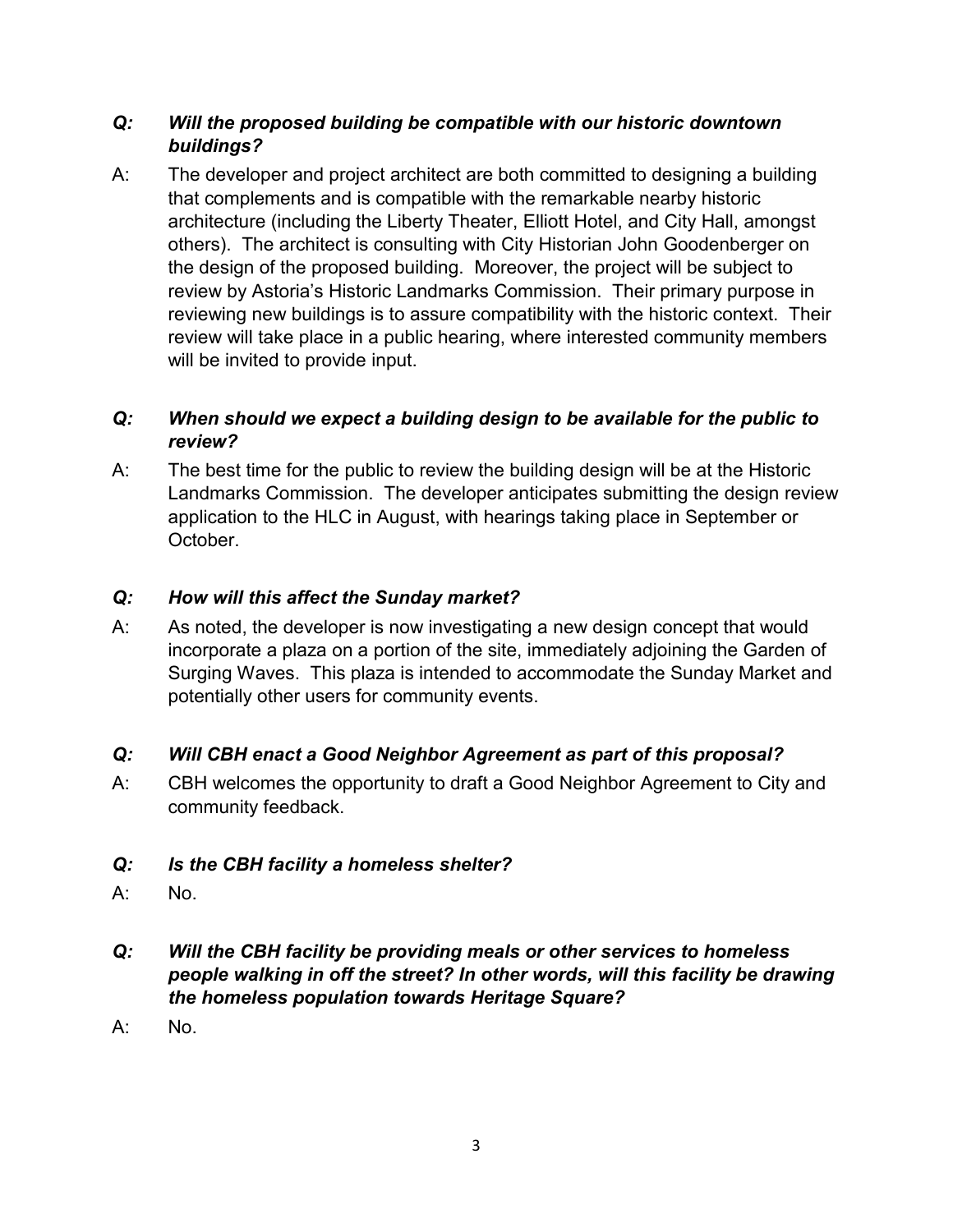#### *Q: Who will reside in the CBH units and how will they be screened?*

A: In order to live in the CBH units, a tenant will have to earn a very low income (30% of AMI), and will have to be thoroughly vetted before being admitted. CBH will prioritize clients who are actively engaged in programs intended to stabilize and support them.

#### *Q: Will the development have to pay any property taxes?*

A: The City Council will be considering a limited or complete tax abatement for the project at the April 1 City Council Work Session. The item will be brought back for possible Council action on April 4.

#### *Q: Aren't there other places in Astoria to locate this development?*

A: The City has a limited number of properties where it might seek to address its goal of creating more opportunities for workforce housing in or near Downtown. The City cannot require other private or public owners to do so. That said, given our housing crisis, the City would welcome owners of other properties initiating the development of much needed housing.

#### *Q: Please address concerns about the size of the building.*

A: The project as proposed is similar in scale to other larger buildings in the Downtown area. Several buildings are taller than the proposed Heritage Square project and the project will be compliant with existing zoning requirements for height.

### *Q: Please address concerns about the loss of parking when this site is redeveloped.*

A: Parking is and will be a City Council priority. Edlen seeks City Council direction on parking as well as other issues.

# **FAQ: State Programs for Housing Funding**

### **Updated 2-18-2022**

The information provided below is extracted from a memorandum prepared by consultant John Southgate for the February 7, 2022 public hearing of the Astoria City Council, regarding the proposal of Edlen & Co. Development, LLC ("Edlen") to purchase the "Heritage Square" property and redevelop it with a mix of workforce housing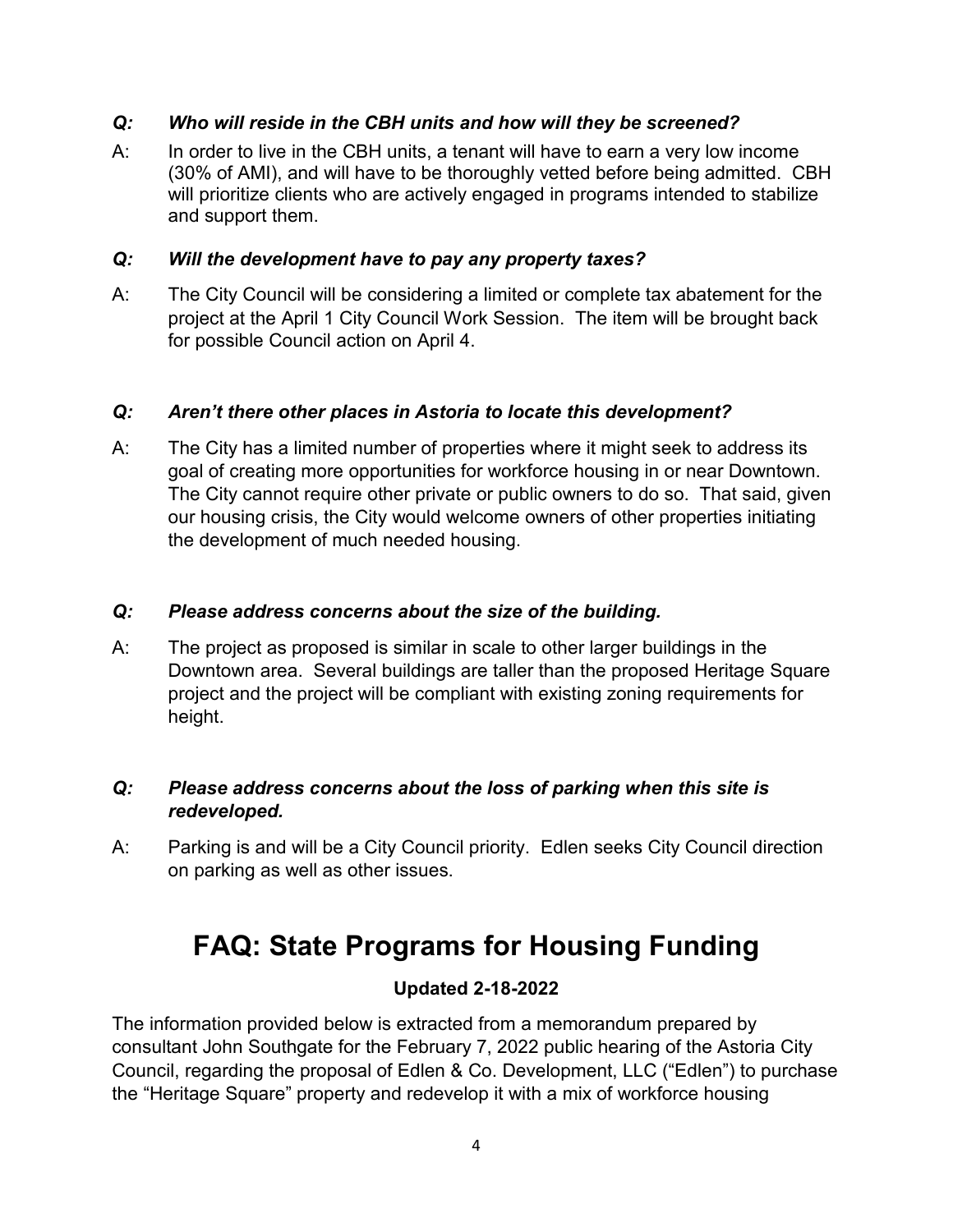(serving households at 60% and 80% of Median Family Income, or "MFI"); along with a building for Clatsop Behavioral Health ("CBH"), containing 33 units serving individuals at or below 30% MFI, individuals who are clients of CBH. This information provides an overview of the State-administered programs that Edlen intends to pursue to fund the overall project. Following the overview, there are a number of questions that have arisen with regard to the project funding along with answers derived from various sources.

# *Overview of LIHTC and LIFT Programs*

The State's LIFT ("Local Innovation Fast Track") and LIHTC ("Low Income Housing Tax Credit") programs require that for initial qualification for residency, tenants' annual income not exceed target

levels. These vary based on the unit but will not exceed 80% of AMI (Area Median Income). The development's *average* unit affordability must be targeted to tenants earning no more than 60%

AMI. By combining the two projects (the affordable/workforce housing in the main building, and CBH's units serving households at 30% AMI), the larger project can have a fair number of 80% units and still maintain the overall (combined) project averaging 60%. That said, income averaging is a relatively new aspect of the LIHTC program, and many investors are waiting for additional guidance from the IRS before they invest in projects utilizing income averaging. In this context, it' important to keep the number of 80% units less than the maximum that theoretically would be allowed.

AMI figures are adjusted annually, roughly following the CPI (Consumer Price Index). 2022 figures are expected in April and are forecast to increase as much as 8% over the 2021 AMI. (Note that this is a national figure; the increase in Clatsop County and any other jurisdiction will likely differ from the national average increase).

Using last year's figures, for 80% AMI units, household income limits for initial qualification range from

\$40,880 (one person) to \$58,320 (4 person household). For 60% AMI units, income limits range from

\$30,660 to \$43,740. Initial qualification is based on annual income, not hourly wage. Using projected 2022 figures, for 80% AMI units, household income limits could range from \$44,150 (one person) to

\$62,985 (4 person household). For 60% AMI units, income limits could range from \$33,119 to \$47,240.

Projected rents range from \$738 - \$994 for a studio to \$787 - \$1061 for a 1BR and \$1091 - \$1470 for a 3BR. These figures are based on current (2021) AMI; they will likely be 5-8% higher per year, with anticipated inflationary adjustments.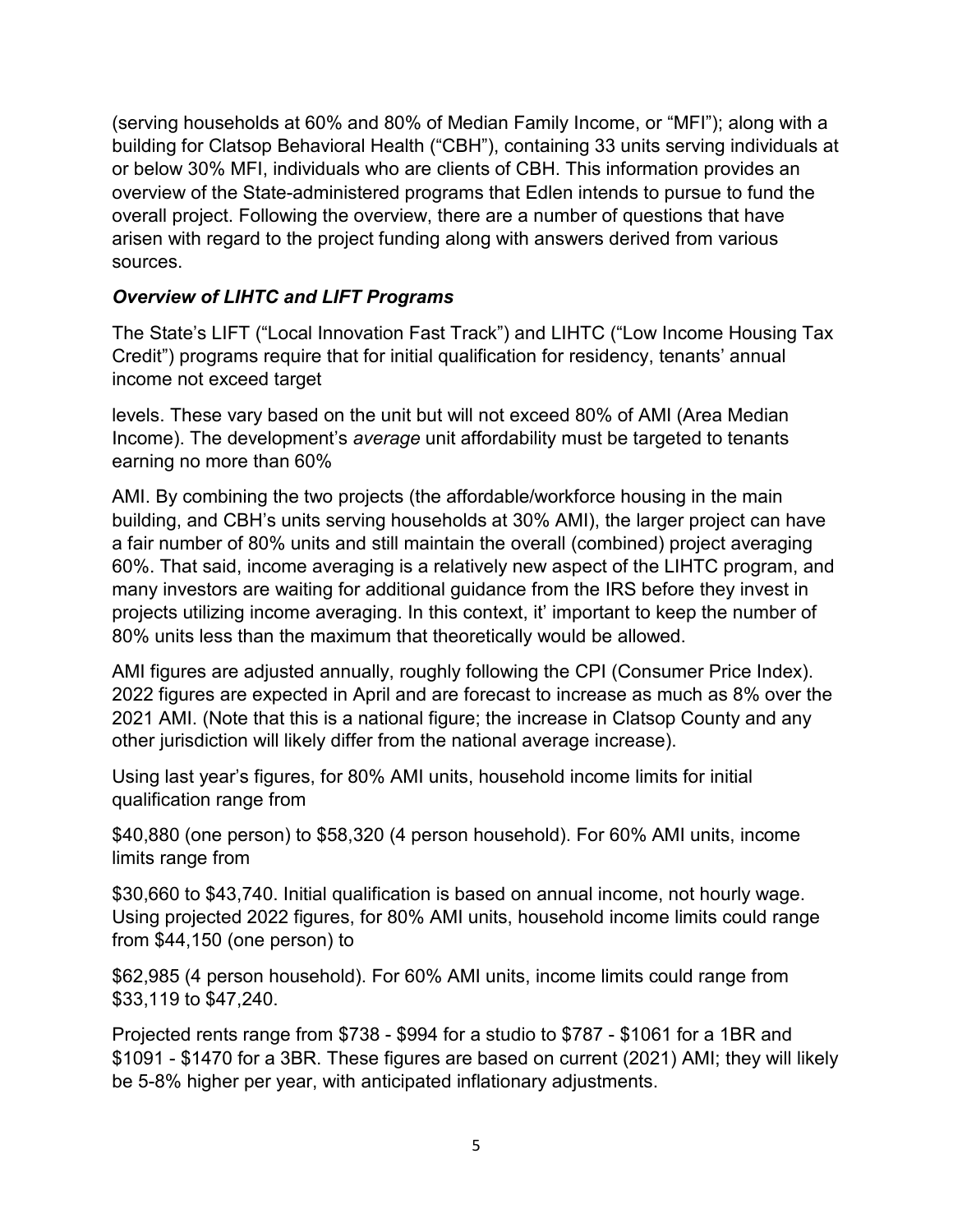Once in a residence, tenants may remain even as their incomes rise above the limit for initial qualification. There is no disincentive to tenants advancing in their careers, finding a new job or otherwise making more money. That said, ideally, as their income goes up, they may choose to move or perhaps buy a home, thereby making the unit available to another lower-wage household.

While LIHTC programs must be available "to the general public" (including seniors), federal law allows for optional preferences (with OHCS approval) to veterans, tenants with special needs, tenants involved in the arts, and some other categories (women fleeing domestic violence, people with disabilities). LIHTC may not be used for targeting members of a particular workforce.

# *Q: How often is AMI re-calculated? How is this figure determined?*

- A: For Clatsop County, a special tabulation of Area Median Income (AMI, which is the same as Median Family Income) estimates from the 2014-2018 5-year American Community Survey (ACS) was prepared by the U.S. Census Bureau and used by the Department of Housing and Urban Development (HUD) as the basis for calculating HUD's fiscal year 2021 MFIs. The American Community Survey is a demographic survey conducted by the U.S. Census Bureau annually to collect data about income, employment, housing, citizenship, and heritage. The 2014-2018 5-year ACS data is inflated to fiscal year 2021 midpoint using the Consumer Price Index (CPI) which is forecasted by the Congressional Budget Office.
- *Q: What information is considered to determine the applicant's income level? Is it pre-tax income? All earned and unearned income (including interest/dividends etc) or just pay stub? Is the value of any other compensation and benefits considered in determining what % of AMI the applicant makes?*
- A: Prior to occupancy qualifying tenants must complete an application which is recertified annually. All earned, unearned, and asset income expected during the first 12 months following occupancy must be disclosed by amount and source. The amount disclosed must be the full amount prior to any payroll deductions. See full list from OHCS LIHTC Compliance Manual below. Verification of income includes third party verification from employers, banks, government agencies or other organizations containing documentation of household income/assets. Examples include wage statements, interest statements, unemployment compensation statements, and social security award letters. [1](#page-6-0)

<sup>1</sup> [https://www.oregon.gov/ohcs/compliance-monitoring/Documents/compliance/lihtc/LIHTC-](https://www.oregon.gov/ohcs/compliance-monitoring/Documents/compliance/lihtc/LIHTC-Compliance-Manual-2016.pdf)[Compliance-Manual-](https://www.oregon.gov/ohcs/compliance-monitoring/Documents/compliance/lihtc/LIHTC-Compliance-Manual-2016.pdf) [2016.pdf](https://www.oregon.gov/ohcs/compliance-monitoring/Documents/compliance/lihtc/LIHTC-Compliance-Manual-2016.pdf)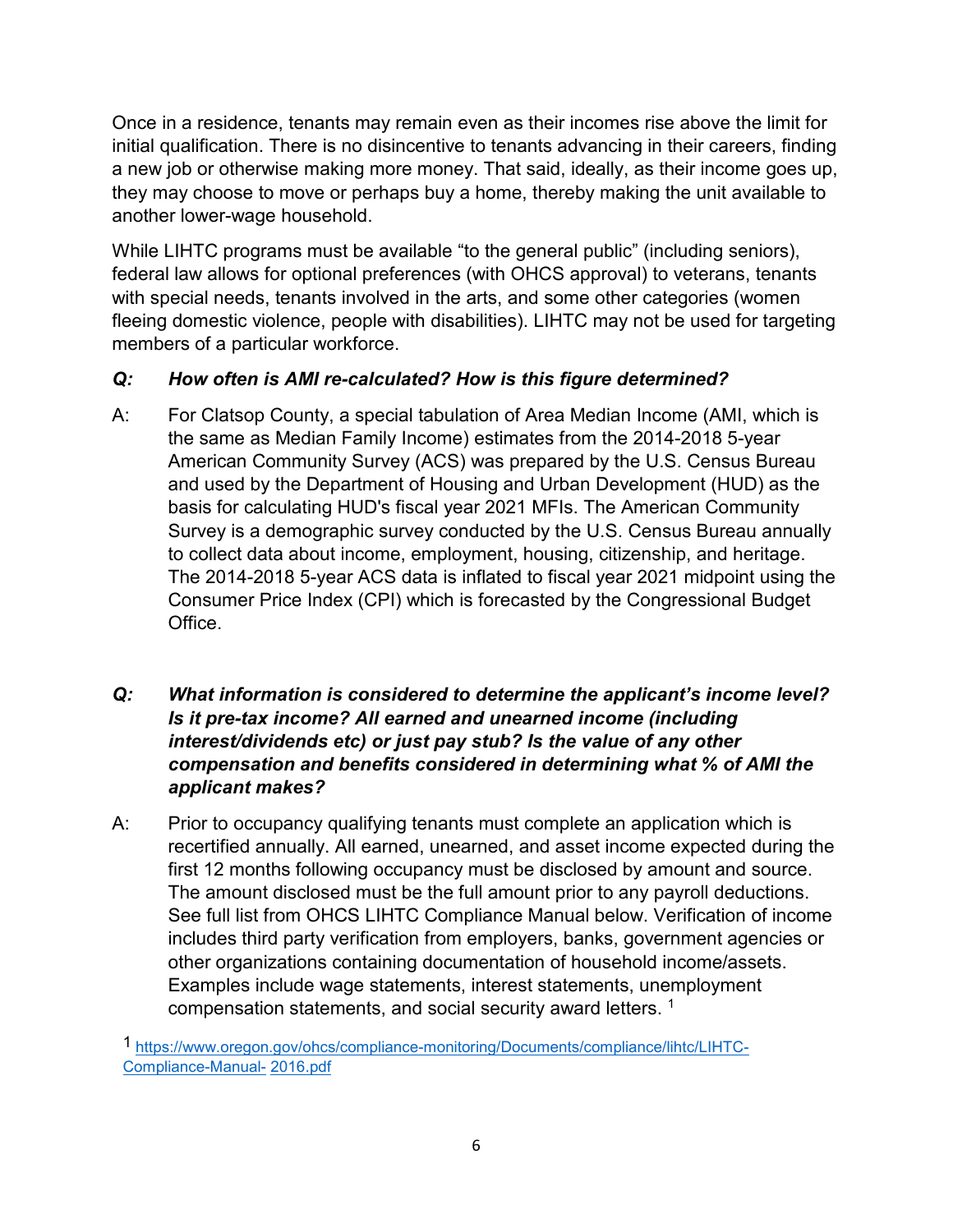#### <span id="page-6-0"></span>**Annual Income Inclusions**

Annual income includes all amounts that are not specifically excluded by regulation. The following types of income (partial list) are included when calculating annual income and a full list of countable income sources can be found in the HUD Handbook 4350.3 - subject to change at HUD's discretion:

- The full amount, before any payroll deductions, of wages and salaries, overtime pay, commissions, fees, tips and bonuses, and other compensation for personal services.
- The net income from operation of a business or profession. Expenditures for business expansion or amortization of capital indebtedness shall not be used as deductions in determining net income.
- Interest, dividends, and other net income of any kind from real or personal property.
- When the family has net family assets in excess of \$5,000, annual income shall include the greater of the actual income derived from all net family assets or a percentage of the value of such assets based on the current passbook savings rate, as determined by HUD.
- The full amount of periodic amounts received from social security, annuities, insurance policies, retirement funds, pensions, disability or death benefits and other similar types of periodic receipts.
- · Payments in lieu of earnings, such as unemployment, disability compensation, worker's compensation, and severance pay.
- Welfare Assistance such as TANF received by the family (does not include non-cash food benefits/SNAP/WIC).
- All regular contributions or gifts received from organizations or from persons not residing in the dwelling.
- Annual and periodic child support and/or alimony payments.
- All regular pay, special pay, and allowances of a member of the Armed Forces, except as provided under Income Exclusions.

#### **Q: How often does the property manager require an updated proof of income level from the resident?**

A: For 1005 LIHTC projects, recertification occurs one year after move-in with thirdparty, after that self- certification occurs annually upon anniversary of move-in date. Self-certification requires proof of filed IRS Tax Return.

#### *Q: If a resident's income rises above the allowable % of AMI, what is the process and timeline for evicting the resident? Is there a grace period or a % allowance for deviation from the maximum % AMI?*

A: Tenants residing in a low-income unit in any building can reside in that unit until their income increases above 140% of the applicable income limit. At recertification, if the household surpasses the 140% limit, the project will remain in compliance if the next available unit of similar size is rented to a qualified applicant. For example, if a family in Unit 1 (800 sqft 2-bedroom) recertifies above 140% and Unit 2 (825 sqft 2-bedroom) becomes available, that unit must be rented to a low-income qualifying tenant to comply. In other words, if a tenant initially qualified for a low-income set-aside upon move-in, they continue to have a right to live at the property even if their income increases. This policy is called the "Next Available Unit Rule". 2

<sup>2</sup> https:/[/www.oregon.gov/ohcs/compliance-monitoring/Documents/compliance/lihtc/LIHTC-Compliance-](http://www.oregon.gov/ohcs/compliance-monitoring/Documents/compliance/lihtc/LIHTC-Compliance-Manual-)[Manual-](http://www.oregon.gov/ohcs/compliance-monitoring/Documents/compliance/lihtc/LIHTC-Compliance-Manual-) 2016.pdf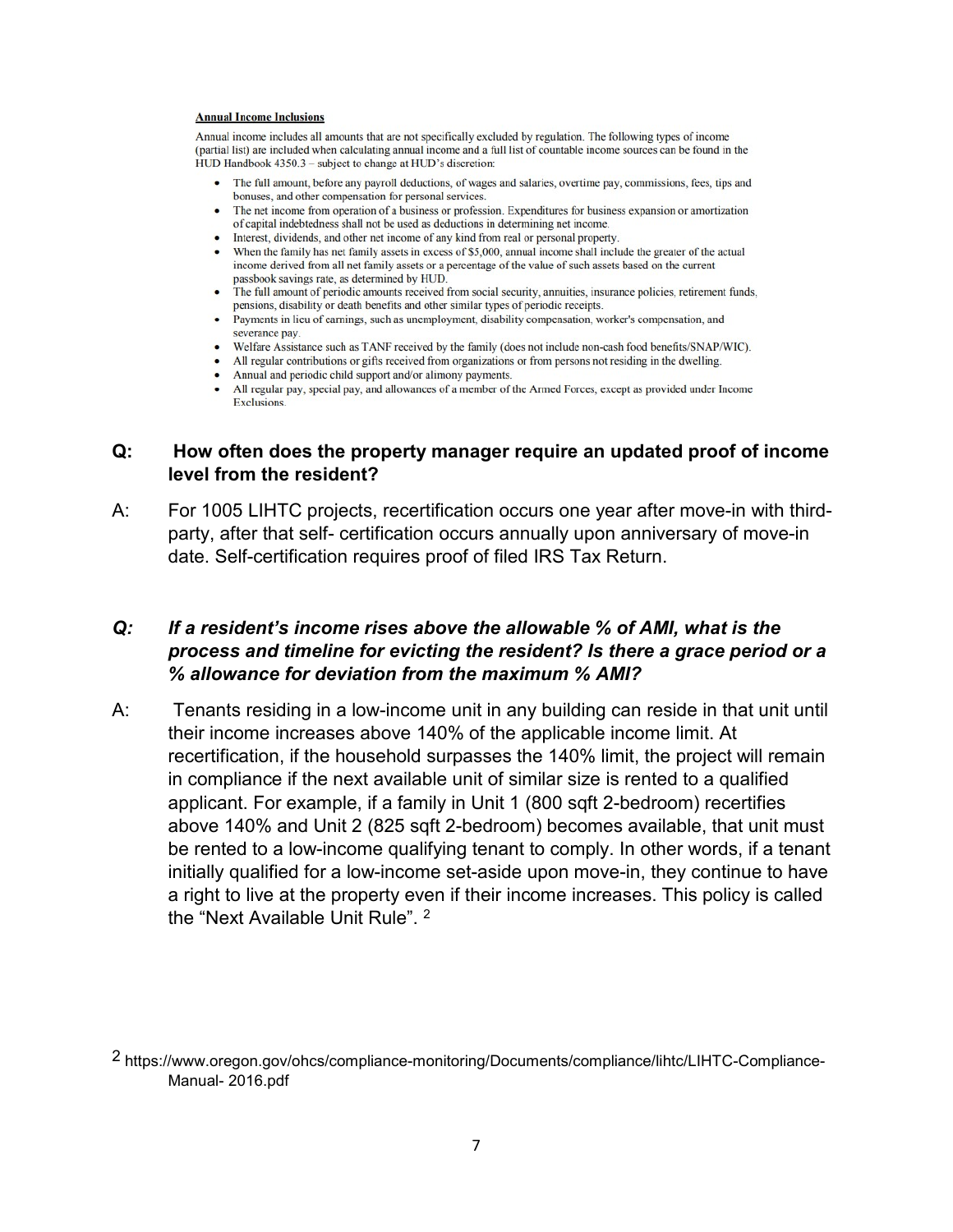- *Q: Please explain the difference between 1 and greater number household size. If 80% AMI for a 4 person household is \$28.04, does that mean the total income of all persons in the household can't exceed \$28.04/hr? So two parents making \$15/hour each, working full time, with two kids, would have a combined income of \$30/hour and thus would exceed the 80% AMI limit?*
- A: That is correct they would not qualify for an 80% AMI unit as their combined income would be \$62,400 or closer to 85% AMI.

#### *Q: If a group of employers were interested in doing so, could they propose providing a subsidy to the developer - either as an upfront construction payment or a recurring payment - in order to set aside a certain number of units for their employees making above 80% AMI?*

A: Theoretically yes. Edlen would have to determine what the required subsidy would be. If these units are part of the same ownership as the tax credit project, Edlen will need to consult with tax credit investors to see what percentage of units above 80% AMI they would be comfortable with.

### *Q: Can the development require proof of Astoria, or at least Clatsop County, residency or work history for some period of time (e.g. 6-12 months) to ensure that the housing truly benefits Astorians?*

- A: Targeted marketing and outreach can be done to ensure the Astoria community is well informed of the project and the process to obtain housing, but it is against Fair Housing Guidelines to require proof of residency prior to applying for a unit.
- *Q: How is the "average 60% of AMI" unit count calculated? Based on the total number of units regardless of size, or based on square footage? If there are 33 microunits at CBH at 30% AMI, and we want the maximum number of 80% AMI units in the other building, how many 80% units and how many 60% units can we have (assume a 4 story building with 75 units?)*
- A: The average is based on the number of units regardless of size and square footage so you could theoretically support up to 49 units at 80% assuming 33 units at 30% (and the rest at 60%). That said, income averaging is a relatively new provision in the tax code and not all tax credit investors are comfortable with it as currently written (most are waiting for IRS guidance to be issued) so it will be more feasible to find an investor with a lower percentage of 80% units.